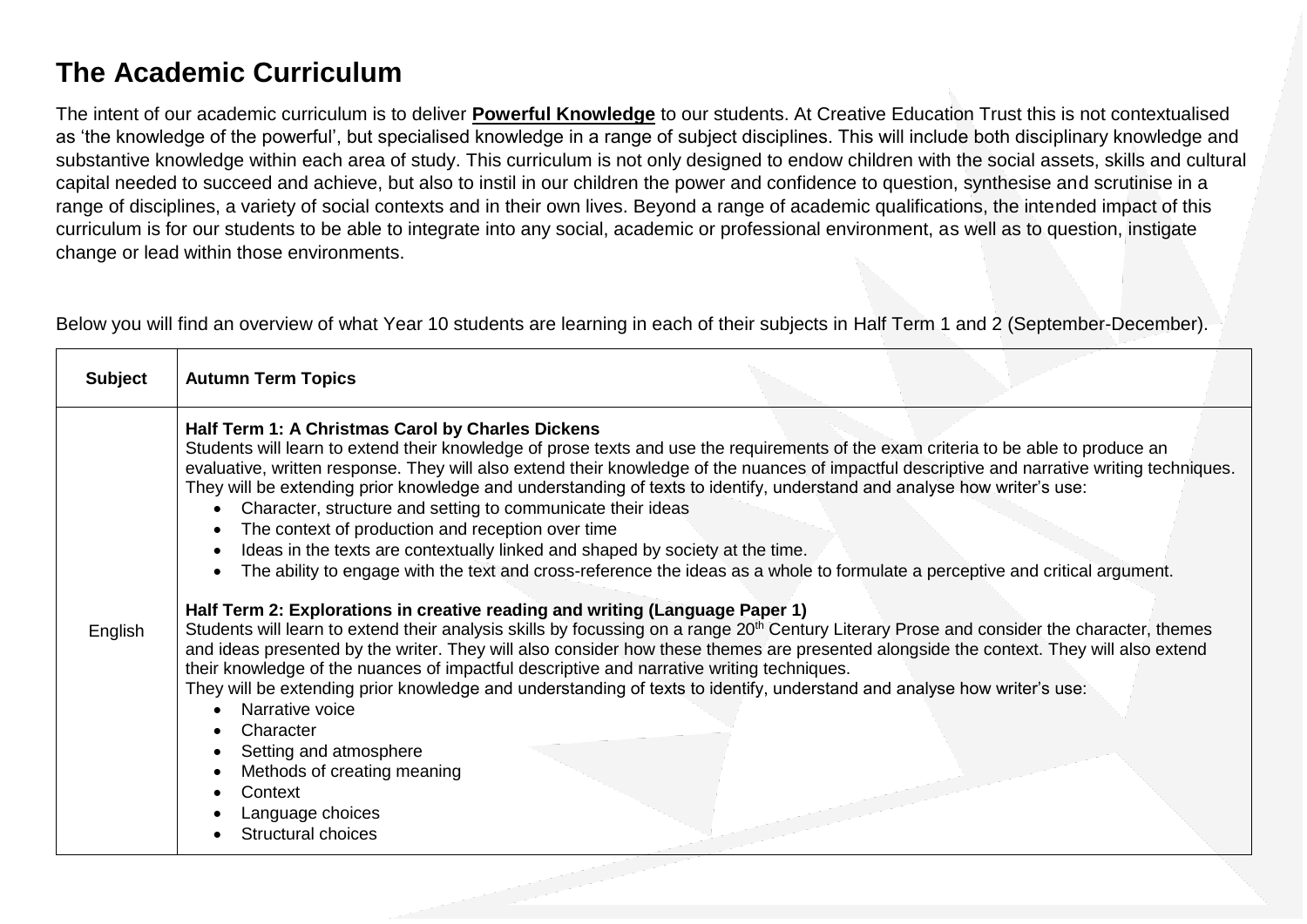|         | Critical and evaluative skills<br>To convey key ideas and themes throughout a text                                                                                                                                                                                                                                                                                                                                                                                                                                                                                                                                                                                                                                                                                                                                                                                                                                                                                                                                                                          |
|---------|-------------------------------------------------------------------------------------------------------------------------------------------------------------------------------------------------------------------------------------------------------------------------------------------------------------------------------------------------------------------------------------------------------------------------------------------------------------------------------------------------------------------------------------------------------------------------------------------------------------------------------------------------------------------------------------------------------------------------------------------------------------------------------------------------------------------------------------------------------------------------------------------------------------------------------------------------------------------------------------------------------------------------------------------------------------|
| Maths   | Core<br>Two way tables<br><b>Frequency Trees</b><br>Venn Diagrams<br>Products of prime factors<br>Multiples in context                                                                                                                                                                                                                                                                                                                                                                                                                                                                                                                                                                                                                                                                                                                                                                                                                                                                                                                                      |
|         | Extension<br>Sequences including quadratic and iteration<br>Percentages<br><b>Cumulative Frequency</b><br>Histograms<br>Probability                                                                                                                                                                                                                                                                                                                                                                                                                                                                                                                                                                                                                                                                                                                                                                                                                                                                                                                         |
| Science | <b>Biology:</b><br><b>Biology: Infection and Response</b><br>How the concept of health is affected by communicable (infectious) diseases. Pathogens which are microorganisms that cause disease for<br>example viruses, bacteria, fungi and protists can be spread by a variety of methods and infect both animals and plants. We can avoid<br>communicable diseases by reducing contact with pathogens and using the body's natural barriers against them. Once inside the body our<br>immune system is triggered which is usually a strong enough response to destroy the pathogen.<br>range of drugs such as vaccinations have been developed which enhance our body's natural system against pathogens and the use antibiotics<br>from the 1940s have proved successful against a range of lethal diseases. However, the overuse of antibiotics has led to the development of<br>antibiotic-resistant bacteria. Scientists are therefore discovering and developing new drugs through the process of clinical trials with varying<br>levels of success. |
|         | <b>Cell Biology</b><br>The study of simple prokaryotic and eukaryotic cells from single-cell structures to organisms and how cells have become specialised. These<br>small structures were first observed with the discovery of light microscopes and further enhanced due to the evolution of electron microscopy<br>and calculations to ascertain actual sizes.<br>A variety of processes are required to transport substances into and out of cells such as diffusion, osmosis and active transport and that<br>exchange surfaces have become adapted to allow rapid exchange.                                                                                                                                                                                                                                                                                                                                                                                                                                                                           |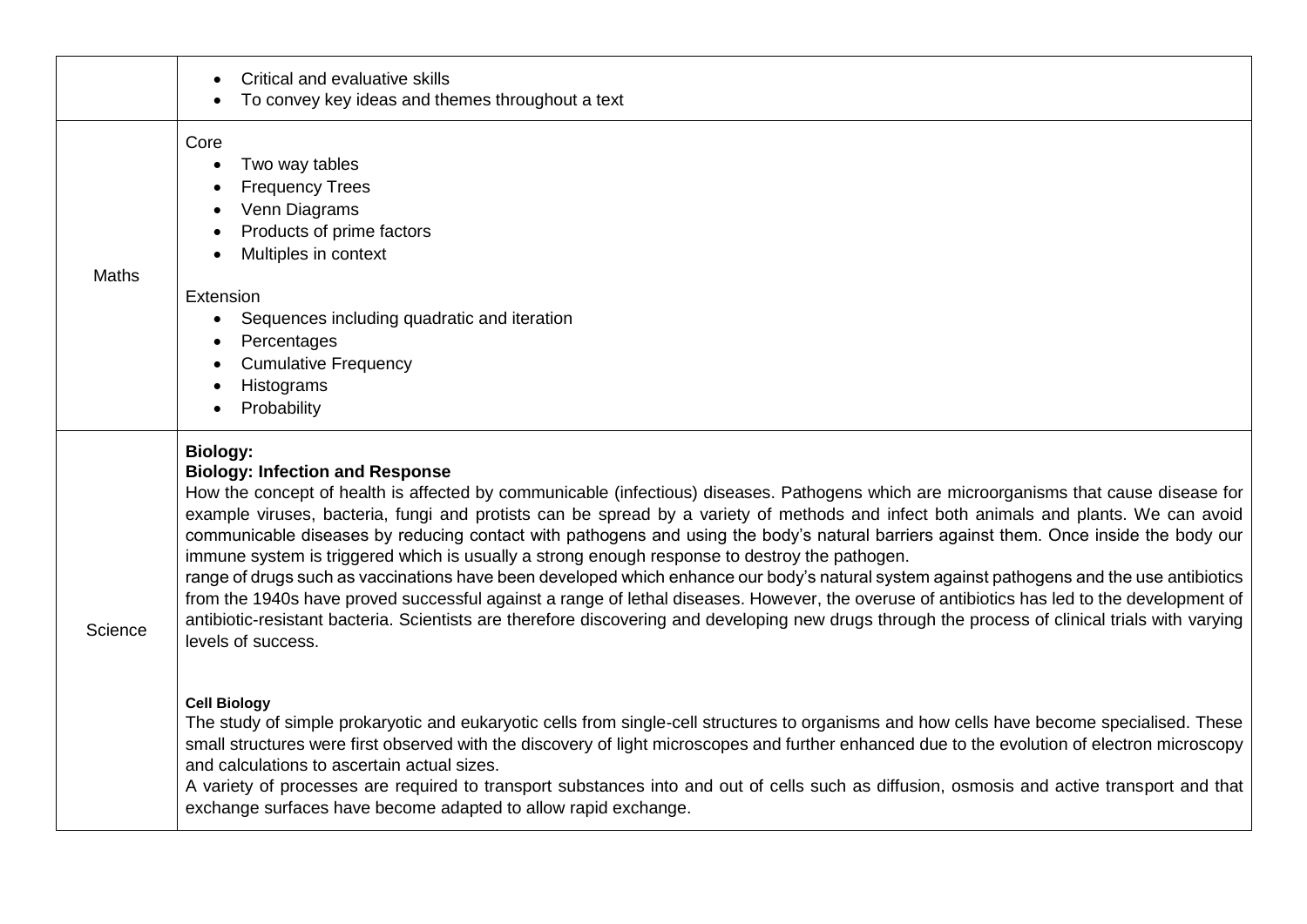The cell cycle and mitosis are key processes for cell growth and repair. Stem cells are undifferentiated cells which have the potential to become specialised; this has led to many recent scientific discoveries in plants and animal stem cells although there are emotive evaluative reasons for and against the use of stem cells for medical purposes.

# **Chemistry:**

# **Chemical Calculations**

Chemists use quantitative analysis to determine the formulae of compounds and the equations for reactions. Given this information, analysts can then use quantitative methods to determine the purity of chemical samples and to monitor the yield from chemical reactions. Chemical reactions can be classified in various ways. Identifying different types of chemical reaction allows chemists to make sense of how different chemicals react together, to establish patterns and to make predictions about the behaviour of other chemicals. Chemical equations provide a means of representing chemical reactions and are a key way for chemists to communicate chemical ideas.

## **Electrolysis**

Students are learning that when an ionic compound is melted or dissolved in water, the ions are free to move about within the liquid or solution. These liquids and solutions are able to conduct electricity and are called electrolytes and the ions can be separated by electrolysis. Chemical Calculations Chemists use quantitative analysis to determine the formulae of compounds and the equations for reactions. Given this information, analysts can then use quantitative methods to determine the purity of chemical samples and to monitor the yield from chemical reactions. Chemical reactions can be classified in various ways. Identifying different types of chemical reaction allows chemists to make sense of how different chemicals react together, to establish patterns and to make predictions about the behaviour of other chemicals. Chemical equations provide a means of representing chemical reactions and are a key way for chemists to communicate chemical ideas.

# **Physics:**

## **Electricity**

What electrical charge is and what is needed for it to flow.

The rules for current, potential difference and resistance in series and parallel circuits. Use equations, either singly or in combination with each other to calculate I, V and R.

How resistance changes in ohmic and non ohmic conductors and diodes. Know how to make use of variable resistors such as thermistors and LDRs in circuits and why these circuits work.

To know and use the equations specified in the syllabus

The requirements for Mains UK electricity and the 3 wire system that is used.

How transformers work within the National grid to ensure efficient energy transfer (Triple)

To describe the production of static electricity, and sparking, by rubbing surfaces.

To describe evidence that charged objects exert forces of attraction or repulsion on one another when not in contact

To explain how the transfer of electrons between objects can explain the phenomena of static electricity.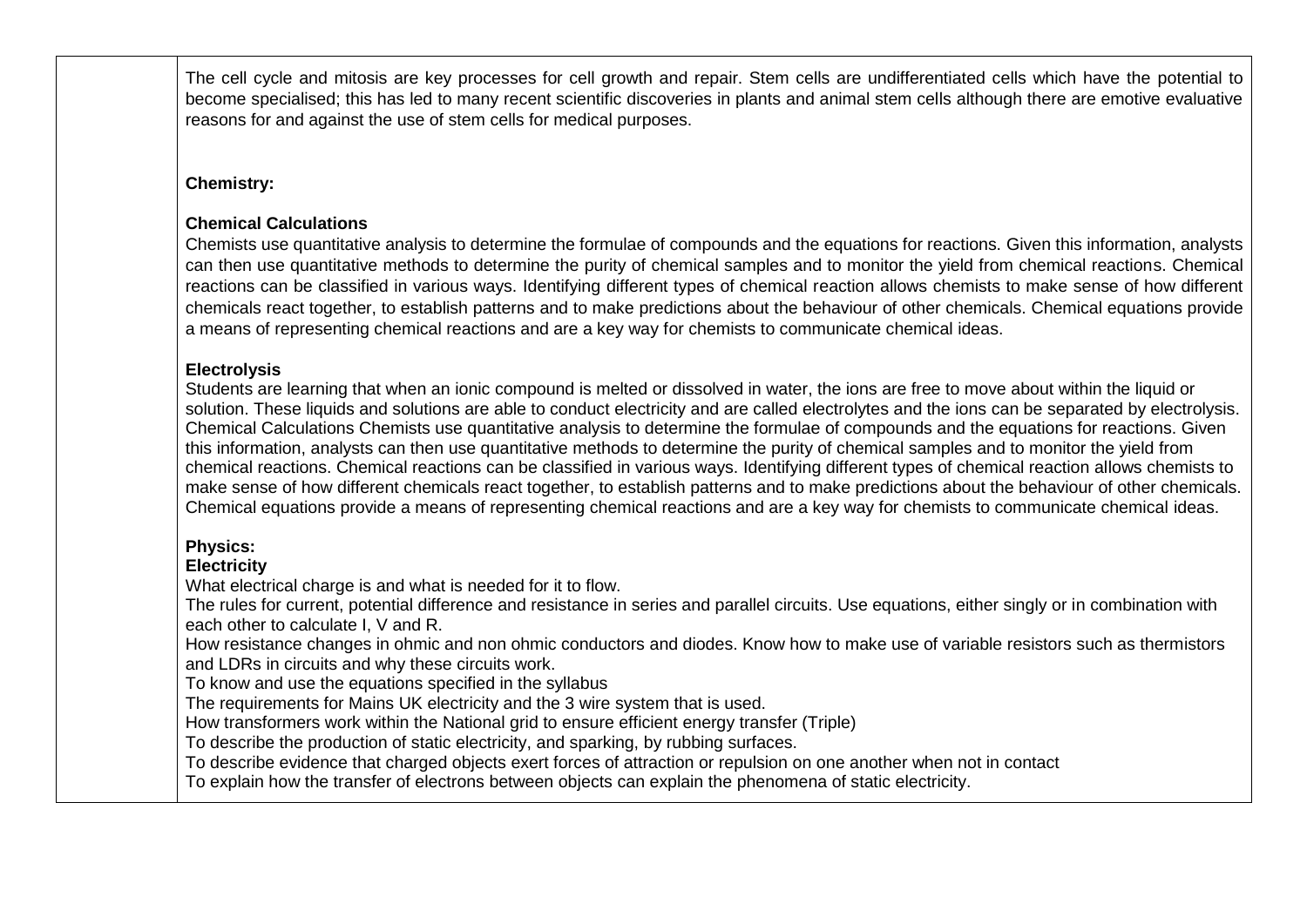**Edexcel: [https://qualifications.pearson.com/content/dam/pdf/GCSE/History/2016/specification-and-sample-assessments/gcse-9-1](https://qualifications.pearson.com/content/dam/pdf/GCSE/History/2016/specification-and-sample-assessments/gcse-9-1-history-specification.pdf) [history-specification.pdf](https://qualifications.pearson.com/content/dam/pdf/GCSE/History/2016/specification-and-sample-assessments/gcse-9-1-history-specification.pdf)**

#### **Paper 1 topic: Medicine through time 1250-present**

Students will learn to understand key features of Medicine through time c1250-present, including the nature of change in medicine, treatments, preventatives and knowledge of the human anatomy across the time periods. Skills will include analysis of the cause of change, and the extent of progress in each time period.

### This will include:

- Sense of Period Medieval, Renaissance, Industrial Britain, Modern Britain
- Substantive concepts beliefs, individuals, government, communication, attitudes, technology and science
- Disciplinary concepts –change, continuity, significance, describe, analyse, evaluate, similarity, difference, causation, consequence.
- C1250-c1500 Medicine in Medieval England: Supernatural and religious explanations of the cause of disease. Rational explanations: the Theory of the Four Humours and the miasma theory; the continuing influence in England of Hippocrates and Galen. Approaches to prevention and treatment and their connection with ideas about disease and illness: religious actions, bloodletting and purging, purifying the air, and the use of remedies. New and traditional approaches to hospital care in the thirteenth century. The role of the physician, apothecary and barber surgeon in treatment and care provided within the community and in hospitals, c1250–1500. The Black Death, 1348–49; approaches to treatment and attempts to prevent its spread.
- C1500-1700 Renaissance Medicine: Continuity and change in explanations of the cause of disease and illness. A scientific approach, including the work of Thomas Sydenham in improving diagnosis. The influence of the printing press and the work of the Royal Society on the transmission of ideas. Continuity in approaches to prevention, treatment and care in the community and in hospitals. Change in care and treatment; improvements in medical training and the influence in England of the work of Vesalius. William Harvey and the discovery of the circulation of the blood. Dealing with the Great Plague in London (1665).
- C1700-1900 Medicine in the 18 and 19th centuries: Continuity and change in explanations of the cause of disease and illness. The influence in Britain of Pasteur's Germ Theory and Koch's work on microbes. The extent of change in care and treatment: improvements in hospital care and the influence of Nightingale. The impact of anaesthetics and antiseptics on surgery. Jenner and the development of vaccination. The changing role of the government and the Public Health Act (1875). Cholera in London (1854); attempts to prevent its spread; the significance of Snow and the Broad Street pump
- C1900- present Medicine in Modern Britain: The influence of genetic and lifestyle factors on health. Improvements in diagnosis: the impact of the availability of blood tests, scans and monitors. The extent of change in care and treatment. The impact of the NHS and science and technology: improved access to care; advances in medicines, including magic bullets and antibiotics; high-tech medical and surgical treatment in hospitals. Mass vaccinations and government lifestyle campaigns. Fleming, Florey and Chain's development of penicillin. The fight against lung cancer in the twenty-first century: the use of science and technology in diagnosis and treatment; government action.

**History**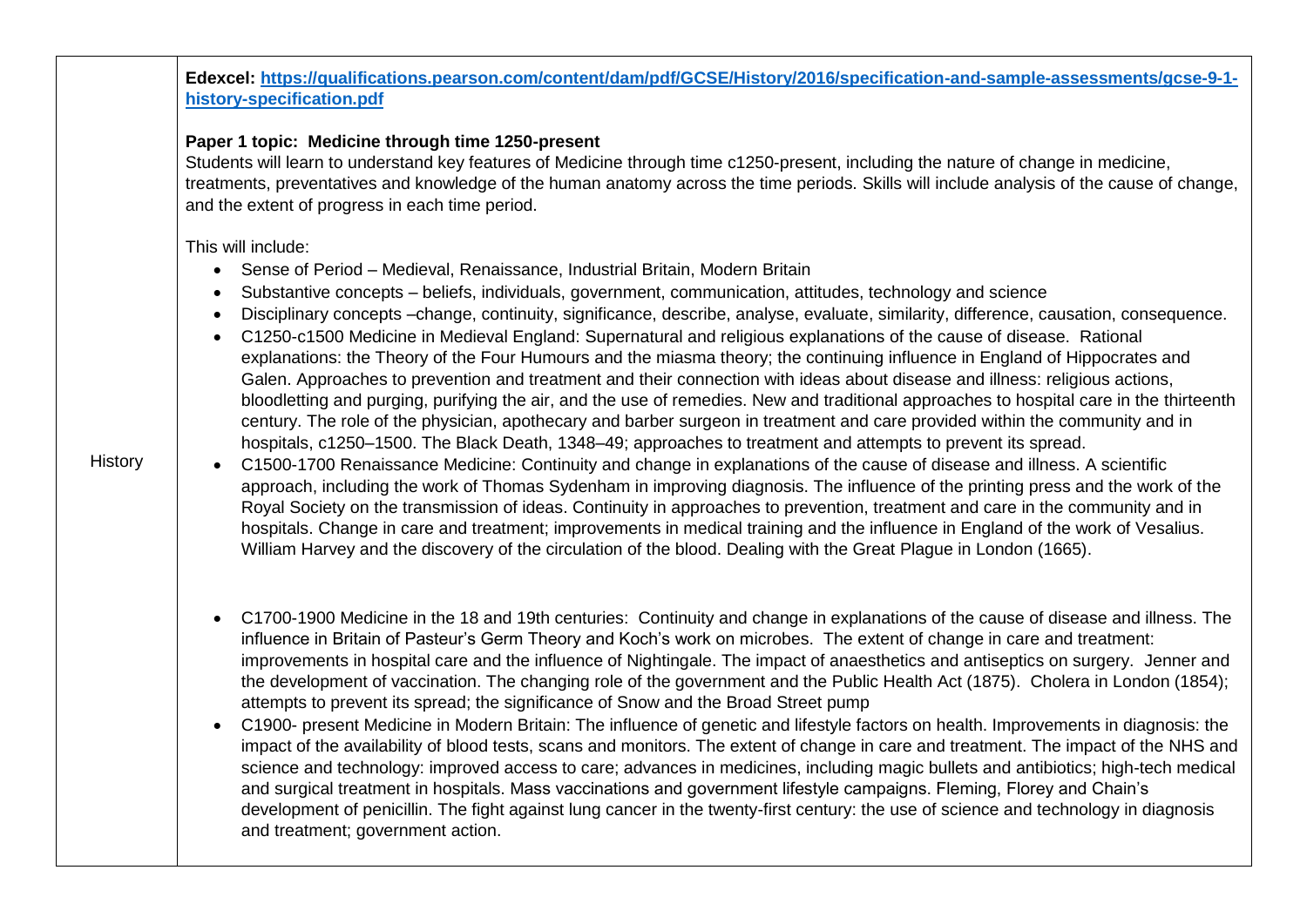|           | Half Term 1 Theme: Paper 1: Climate change and Extreme Weather                                                                                                                                                                                                                                                                                                                                                                                                                                                                                                                                                                                                                                                                                                                                                                                                                                                                                                                                                                                                                                                                                                   |
|-----------|------------------------------------------------------------------------------------------------------------------------------------------------------------------------------------------------------------------------------------------------------------------------------------------------------------------------------------------------------------------------------------------------------------------------------------------------------------------------------------------------------------------------------------------------------------------------------------------------------------------------------------------------------------------------------------------------------------------------------------------------------------------------------------------------------------------------------------------------------------------------------------------------------------------------------------------------------------------------------------------------------------------------------------------------------------------------------------------------------------------------------------------------------------------|
| Geography | Students will learn to:<br>• Understand Global Atmospheric Circulation<br>Understand the causes, consequences and management of climate change.<br>Understand extreme weather in the UK<br>Know a recent extreme weather event in the UK.                                                                                                                                                                                                                                                                                                                                                                                                                                                                                                                                                                                                                                                                                                                                                                                                                                                                                                                        |
|           | Half Term 2 Theme: Paper 1: Rainforests and Hot Deserts<br>Students will learn to understand the:<br>UK small scale ecosystem - interactions between different elements.<br>$\bullet$<br>Understand the distribution of ecosystems and global biomes<br>Understand the characteristics of TRF: location, structure, importance, plant and animal adaptation.<br>Explore a case study of causes and impacts of deforestation in TRF<br>Students will understand the characteristics of hot deserts: location, importance, plant and animal adaptation.<br>They will understand how hot environments are being developed and the opportunities and challenges this creates and the risks<br>associated.                                                                                                                                                                                                                                                                                                                                                                                                                                                            |
| <b>RE</b> | In Half term 1<br>Students should be aware that Christianity is one of the diverse religious traditions and beliefs in Great Britain today and that the<br>main religious tradition in Great Britain is Christianity. This knowledge may be applied throughout the assessment of the<br>specified content. Students should study the beliefs, teachings and practices of Christianity specified below and their basis in<br>Christian sources of wisdom and authority. They should be able to refer to scripture and/or sacred texts where appropriate.<br>Some texts are prescribed for study in the content set out below and questions may be set on them. Students may refer to any<br>relevant text in their answers. Students should study the influence of the beliefs, teachings and practices studied on individuals,<br>communities and societies. Common and divergent views within Christianity in the way beliefs and teachings are understood<br>and expressed should be included throughout. Students may refer to a range of different Christian perspectives in their answers<br>including Catholic, Orthodox and Protestant.<br>In Half term 2 |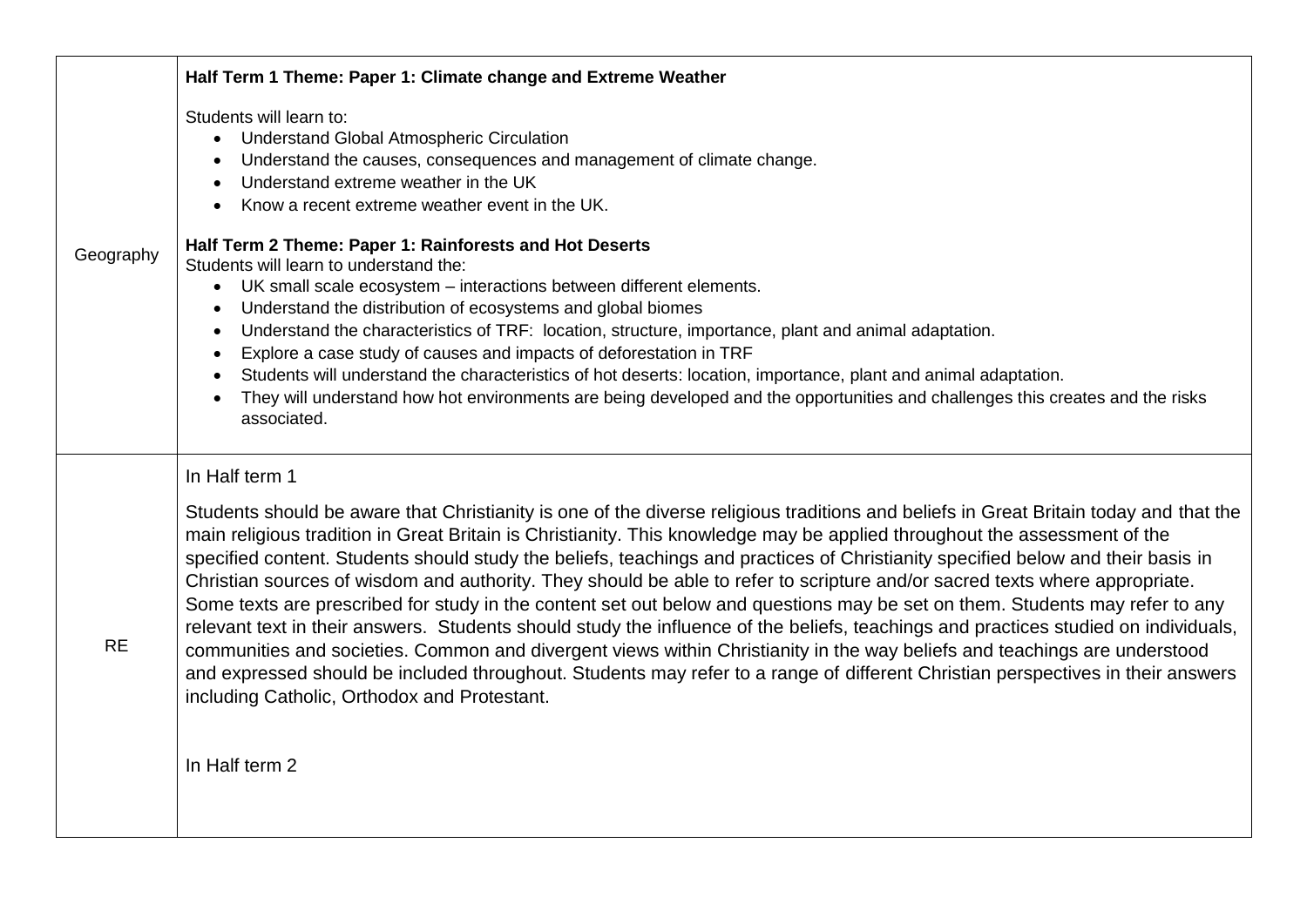|             | Students will build on the beliefs and teachings of Christians by discovering how these are put into action. Also drawing<br>comparisons between different denominations within Christianity                                                                                                                                                                                                                                                                                                                                                                                                                                                                                                                                                          |
|-------------|-------------------------------------------------------------------------------------------------------------------------------------------------------------------------------------------------------------------------------------------------------------------------------------------------------------------------------------------------------------------------------------------------------------------------------------------------------------------------------------------------------------------------------------------------------------------------------------------------------------------------------------------------------------------------------------------------------------------------------------------------------|
| Citizenship | In the first Citizenship unit Theme A: Living together, students focus on what makes a community. They study all the factors that have<br>contributed to the multicultural society we enjoy today and all the challenges that go along with that.<br>Roots<br>$\bullet$<br>Religious understanding<br>$\bullet$<br>Population<br>Migration<br>Identity<br>Respect and communities<br>Meeting barriers<br><b>Discrimination</b><br>Mutual understanding<br>$\bullet$<br>What are human rights?<br>$\bullet$<br>Human rights in the UK<br>Political rights<br>Legal rights<br>$\bullet$<br>Protecting the customer<br>$\bullet$<br>Rights with responsibilities +<br>$\bullet$<br>Human Rights checks and balances<br>Who represents us?<br>The council |
|             | <b>Half Term 1: Holidays</b><br>Students are learning to describe their holidays and activities. They will be able to describe their hotel using the imperfect tense and any<br>problems they had They are learning to state and justify their opinion of holidays.                                                                                                                                                                                                                                                                                                                                                                                                                                                                                   |
|             | Students are revising the present and preterite tenses. Students will be introduced to the imperfect tense:                                                                                                                                                                                                                                                                                                                                                                                                                                                                                                                                                                                                                                           |
|             | Preterite tense<br>$\bullet$<br>irregular verb hacer, ir                                                                                                                                                                                                                                                                                                                                                                                                                                                                                                                                                                                                                                                                                              |
|             | Superlatives                                                                                                                                                                                                                                                                                                                                                                                                                                                                                                                                                                                                                                                                                                                                          |
| Spanish     | Comparisons                                                                                                                                                                                                                                                                                                                                                                                                                                                                                                                                                                                                                                                                                                                                           |
|             | negatives<br>$\bullet$                                                                                                                                                                                                                                                                                                                                                                                                                                                                                                                                                                                                                                                                                                                                |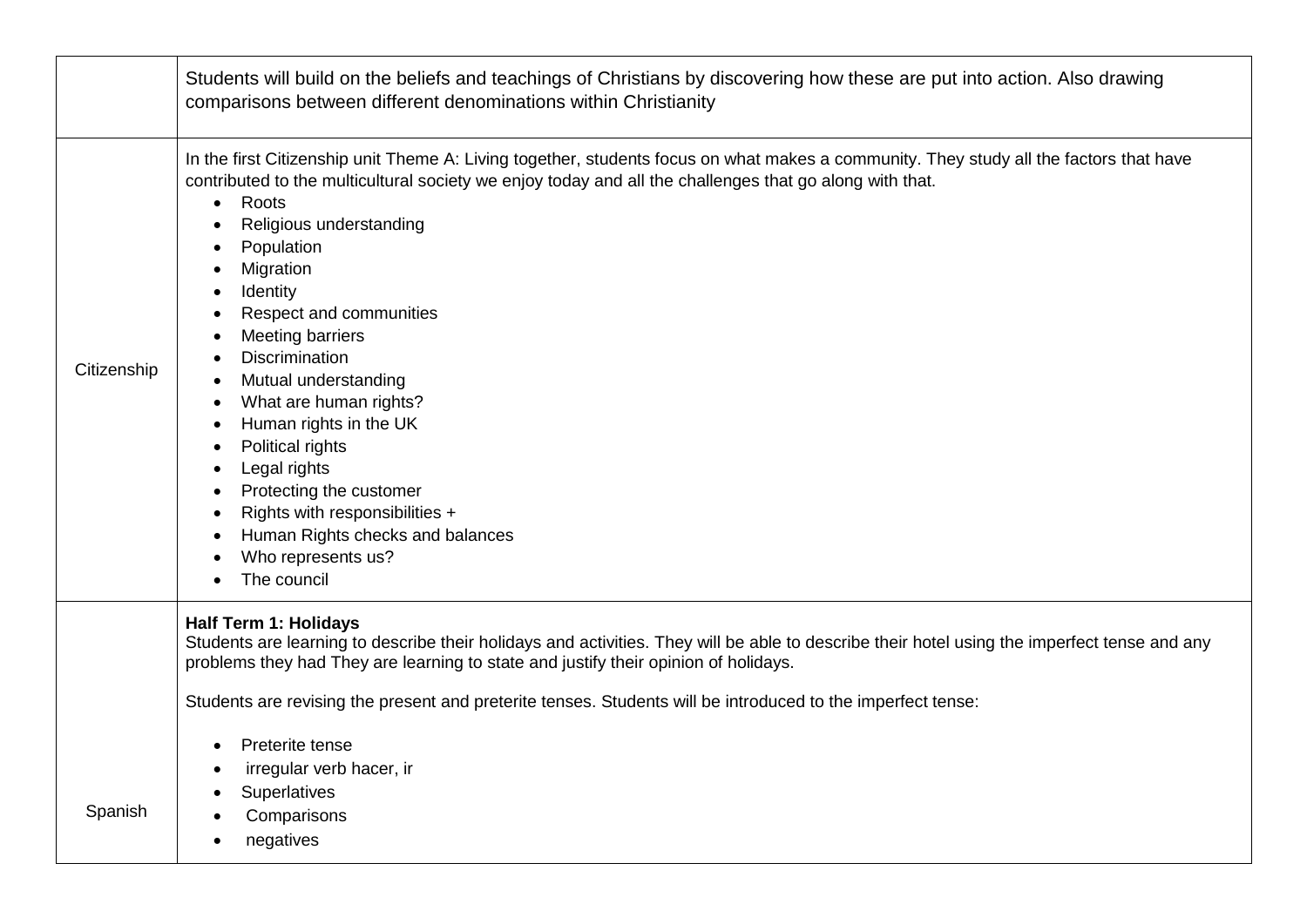|                     | Students will learn to use different opinions to add variety to what they say.                                                                                                                                                                                                                                                                                                                                                                                                                                                                                                                            |
|---------------------|-----------------------------------------------------------------------------------------------------------------------------------------------------------------------------------------------------------------------------------------------------------------------------------------------------------------------------------------------------------------------------------------------------------------------------------------------------------------------------------------------------------------------------------------------------------------------------------------------------------|
|                     | <b>Half Term 2 Theme: School</b><br>Students will learn to describe their school, school subjects and activities. They will learn to state and justify their opinion. They will be able<br>to discuss school uniforms, school rules and activities and achievements.                                                                                                                                                                                                                                                                                                                                      |
|                     | Students are revising:<br>Present<br>$\bullet$<br>Preterite<br>imperfect tenses<br>future tense<br>phrases followed by the infinitive.<br>Preterite tense: irregular verb hacer, ir                                                                                                                                                                                                                                                                                                                                                                                                                       |
| German              | Students will learn to use different opinions to add variety to what they say (superlatives, comparisons, negatives)<br>Half term 1: School<br>Students will learn to describe their school subjects, uniform, comparisons with primary school, typical school day, school rules, German<br>school system, school trips and exchanges<br>Grammar:<br>• weil, denn,<br>adjective agreement,<br>modal verbs- dürfen, müssen<br>$\bullet$<br>Half term 2: Free time<br>Students will learn to describe Leisure activities/Hobbies, reading habits, music preferences, TV and cinema, sport, celebrations and |
|                     | festivals<br>Grammar:<br>• Time- Manner- Place word order,<br>adverbs of frequency and place, gern/lieber/am liebsten                                                                                                                                                                                                                                                                                                                                                                                                                                                                                     |
| Computer<br>Science | Half Term 1 Theme: CPU/Memory and Storage/Boolean Logic, Programming Fundamentals<br>Students are learning:<br>The effects on performance of changing common characteristics of a CPU<br>Characteristics of embedded systems                                                                                                                                                                                                                                                                                                                                                                              |

 $\mathbf{I}$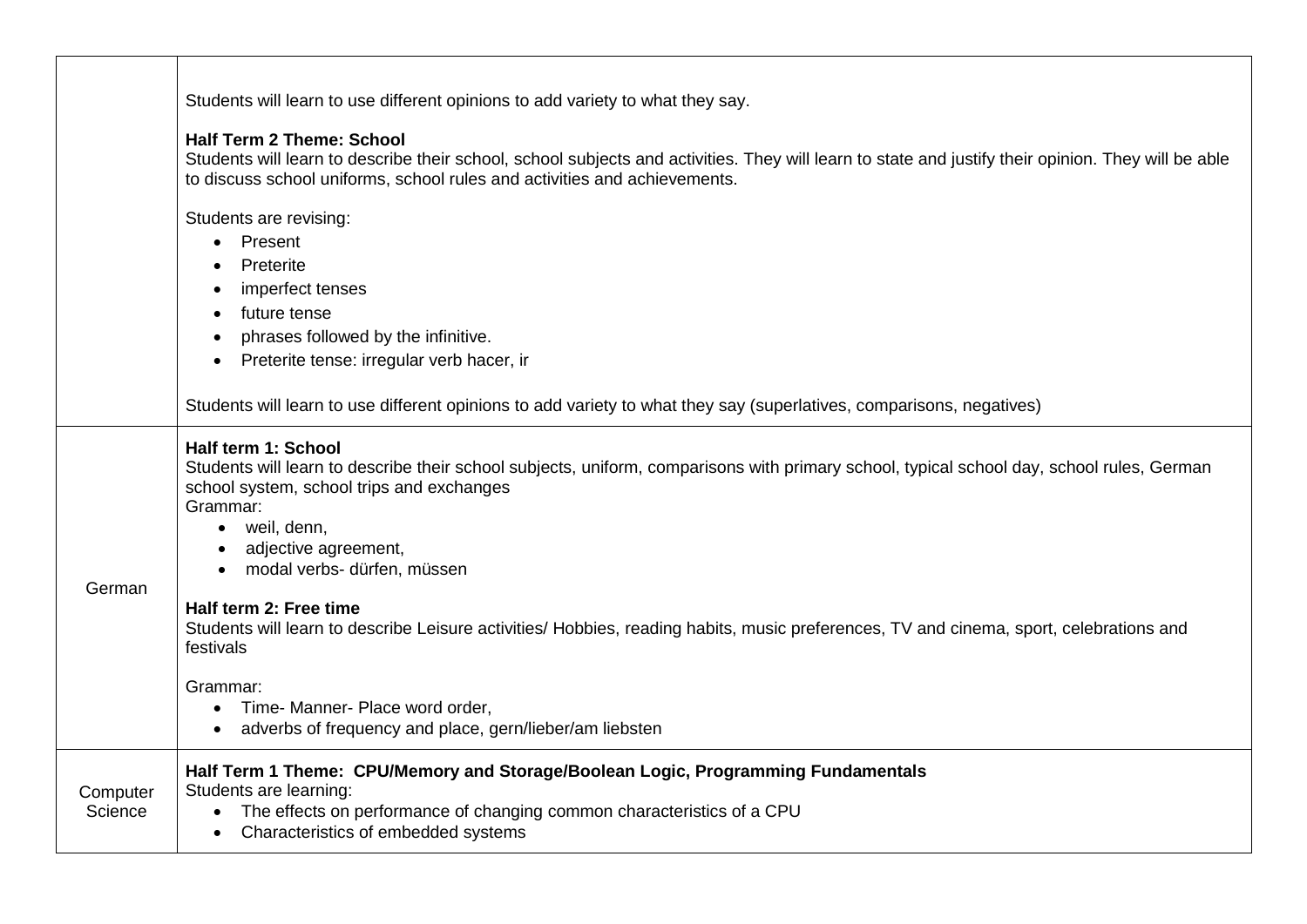|                    | Familiarity with a range of different embedded systems<br>$\bullet$<br>Programming fundamentals<br>Sequence and selection                                                                                                                                                                                                                                                                                                                                                                                                                                                                                                                                                                                                                                                                                                                                                                                                                                                                                                                                                                                                                                                                                                                                                                 |
|--------------------|-------------------------------------------------------------------------------------------------------------------------------------------------------------------------------------------------------------------------------------------------------------------------------------------------------------------------------------------------------------------------------------------------------------------------------------------------------------------------------------------------------------------------------------------------------------------------------------------------------------------------------------------------------------------------------------------------------------------------------------------------------------------------------------------------------------------------------------------------------------------------------------------------------------------------------------------------------------------------------------------------------------------------------------------------------------------------------------------------------------------------------------------------------------------------------------------------------------------------------------------------------------------------------------------|
|                    | Half Term 2 Theme: Systems Architecture<br>Students are learning<br>What actions occur at each stage of the FE cycle<br>$\bullet$<br>The difference between storing data and an address<br>Why data must be stored in binary format<br>$\bullet$<br>Familiarity with data units and moving between each<br>Calculate file sizes of sound, images and text files<br>Describe common scenarios where compression may be needed<br>Why computers have primary storage<br>Key characteristics of RAM and ROM<br>$\bullet$<br>Why virtual memory may be needed in a system<br>Why computers have secondary storage<br>Differences between each type of storage device/medium<br>$\bullet$                                                                                                                                                                                                                                                                                                                                                                                                                                                                                                                                                                                                      |
| Creative<br>iMedia | Students are learning how the following methods contribute to pre-production, including how each is created and why it is<br>needed:<br>Mood boards, mind-maps, visualisation diagrams, storyboards, scripts<br>Students are learning how to effectively plan for pre-production taking into account:<br>The requirements of the client<br>$\bullet$<br>The timescale in which it is to be completed.<br>A work plan that sets out all the stages that needs to be completed in order to reach the final product.<br>$\bullet$<br>H Evaluations of primary and secondary sources and how these feed into the overall work plan and final product.<br>Adapt the final product to the target audience.<br>Understand the differences between hard ware and software. Choose the appropriate hard ware and software that will enable them<br>to complete the final product.<br>Understand the health and safety issues surrounding creating the product and create risk assessments to take this into<br>consideration.<br>Understand current legislation and laws surrounding creating the product ensuring that it is legal and suitable.<br>$\bullet$<br>Students are learning how to produce pre-production documents and successfully reproduce them using the following<br>techniques: |
|                    | File formats, version control, moving images, video formats, graphics formats, audio formats, file structure, making all the pre documents                                                                                                                                                                                                                                                                                                                                                                                                                                                                                                                                                                                                                                                                                                                                                                                                                                                                                                                                                                                                                                                                                                                                                |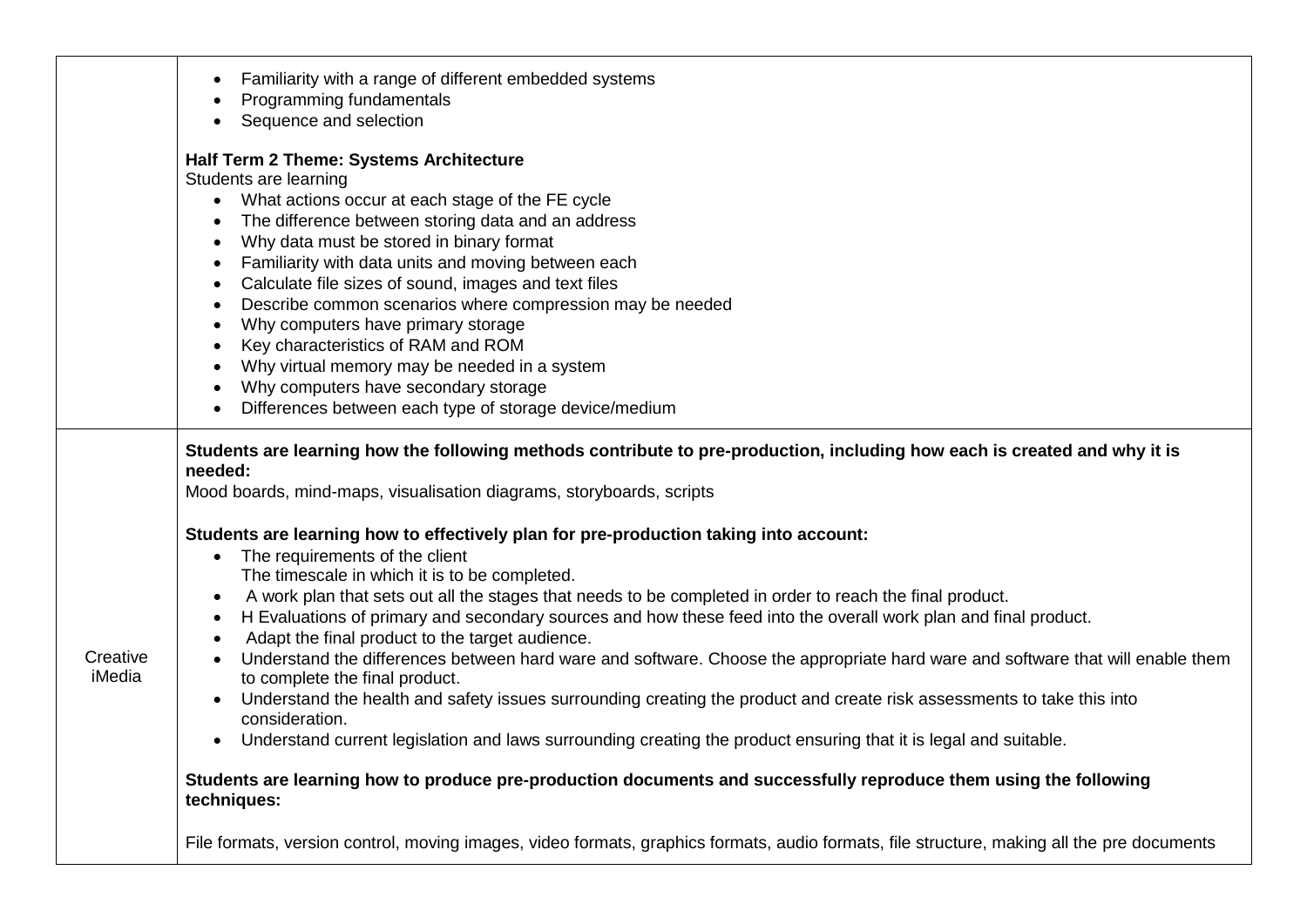|     | Students are learning to evaluate and review the documents created in pre-production to ensure that they meet the criteria and<br>clients' needs. The review and evaluation follow these stages:<br>Review pre-documents<br>Formats<br><b>Style</b><br>Clarity<br>Meet client needs<br>Identify areas for improvements                                                                                                                                                                                                                                                                                |
|-----|-------------------------------------------------------------------------------------------------------------------------------------------------------------------------------------------------------------------------------------------------------------------------------------------------------------------------------------------------------------------------------------------------------------------------------------------------------------------------------------------------------------------------------------------------------------------------------------------------------|
|     | Unit 1 Product Life cycle                                                                                                                                                                                                                                                                                                                                                                                                                                                                                                                                                                             |
|     | Student will learn how large projects are run in the IT industry and learn about the different stages.<br>Product life cycle<br>$\bullet$<br>Iterative reviews<br>$\bullet$<br>Inputs and outputs<br>$\bullet$<br>Project considerations<br>Planning tools                                                                                                                                                                                                                                                                                                                                            |
| IT  | Unit 2<br>Students will learn about different tools used to plan projects.<br><b>Project requirements</b><br>Design briefs<br><b>Gnatt and PERT charts</b><br><b>Risks</b><br>$\bullet$<br>Project testing<br>$\bullet$<br>Student will also be learning spreadsheets skills throughout the term.                                                                                                                                                                                                                                                                                                     |
| Art | Term 1 Theme: My Space (Formal Elements - observational studies)<br>Students are learning to be able to confidently select relevant secondary sources to produce sensitive, articulate and detailed observational<br>work that demonstrates an embedded knowledge of the formal elements. They will learn to critically analyse artists' work and produce a<br>thought provoking visual analysis in a refined way. Students will be able to exploit the qualities of materials independently and skilfully<br>through experimentation and be able to critically evaluate and articulate the outcomes. |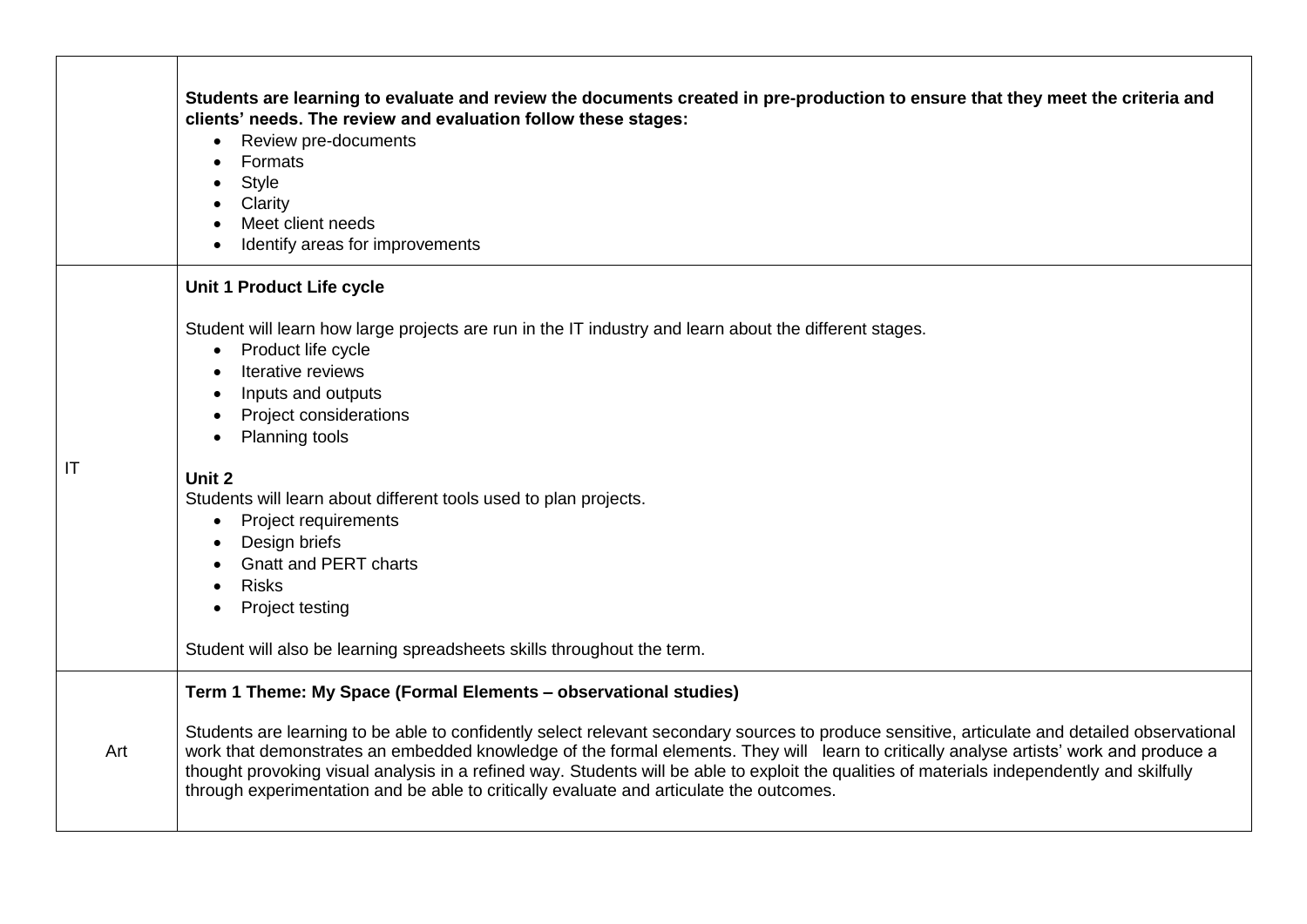|          | This term will be mainly focused on research, identifying ideas for the theme and exploring man made and natural subject matter using a<br>variety of mediums.                                                                                                                                                                                                |
|----------|---------------------------------------------------------------------------------------------------------------------------------------------------------------------------------------------------------------------------------------------------------------------------------------------------------------------------------------------------------------|
| Graphics | <b>Autumn 1</b><br>Core materials and their working properties<br>$\bullet$<br>Papers and Boards<br>Natural and manufactured timbers<br>Metals and Alloys<br>Polymers<br><b>Textiles</b>                                                                                                                                                                      |
|          | NEA focus - Develop drawing and designing skills and a section A focus this half term. Topics covered are below:<br>Design ideas in response to a brief<br>$\bullet$<br>2-point perspective drawing<br>Modelling with materials<br>Client page<br>Developing design ideas<br>CAD laser cutting                                                                |
|          | <b>Autumn 2</b>                                                                                                                                                                                                                                                                                                                                               |
|          | Specialist material - deepen understanding of paper and boards<br>Selection of materials or components<br>Forces and stresses<br>Ecological and social footprint<br>Sources and origins<br>Using and working with materials<br>Stock forms, types and sizes<br>Scales of production<br>Specialist techniques and processes<br>Surface treatments and finishes |
|          | NEA focus - Continuing with NEA skills<br>Orthographic drawings<br>$\bullet$<br>Designs and modelling for children's toy project<br><b>Technical drawings</b>                                                                                                                                                                                                 |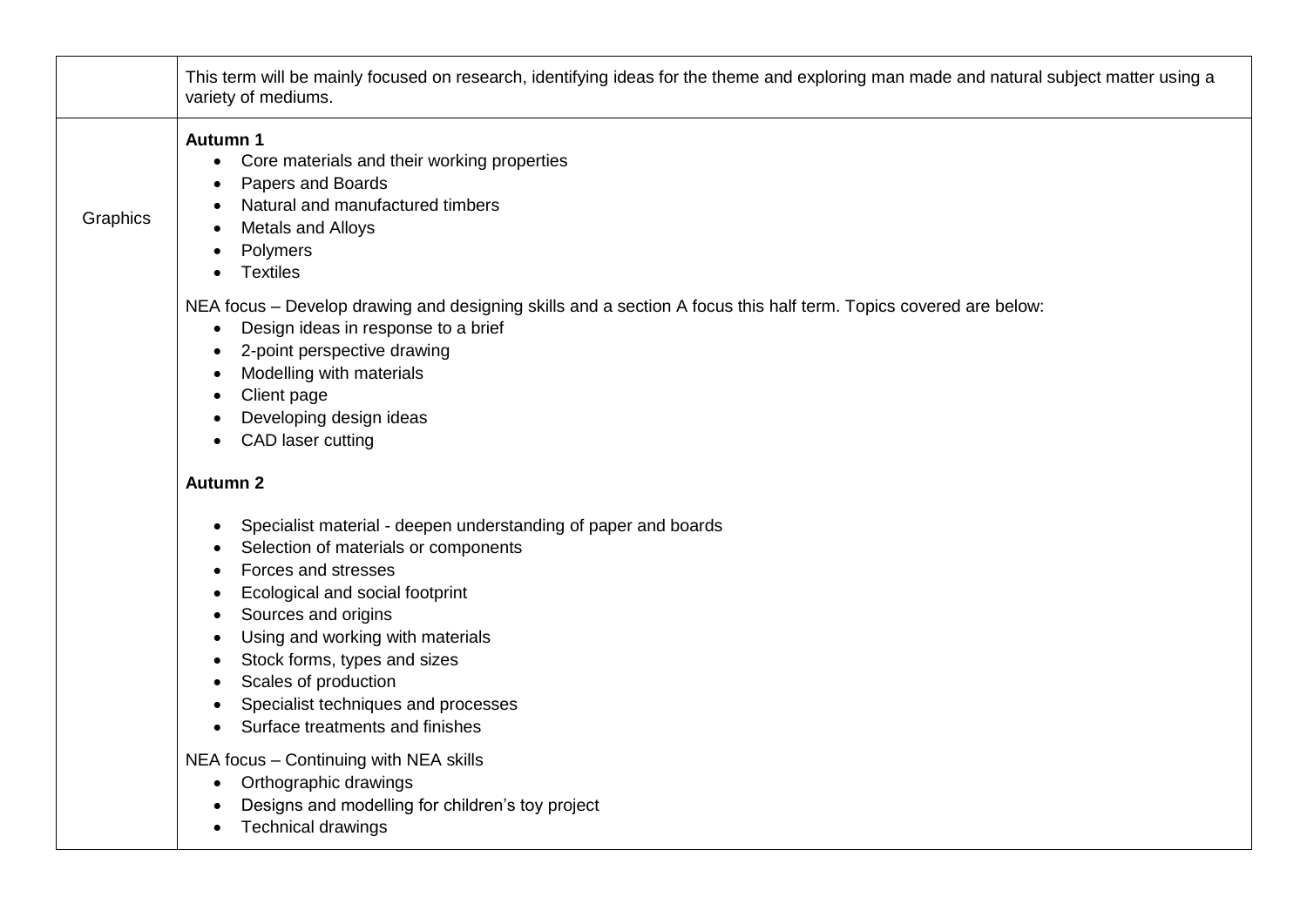|      | Polymorph<br>$\bullet$<br>Typography<br>$\bullet$<br>Evaluating using GCSE criteria<br>$\bullet$<br>Christmas decoration using CAD.                                                                                                                                                                                                                                                                                                                                                                                                                                                                                                                                                                                                                                                                                                                                                                                                                                                                                                                                                                                                                                                                                                                                                                                                                                                                                                                                                                                                                                                                                                                  |
|------|------------------------------------------------------------------------------------------------------------------------------------------------------------------------------------------------------------------------------------------------------------------------------------------------------------------------------------------------------------------------------------------------------------------------------------------------------------------------------------------------------------------------------------------------------------------------------------------------------------------------------------------------------------------------------------------------------------------------------------------------------------------------------------------------------------------------------------------------------------------------------------------------------------------------------------------------------------------------------------------------------------------------------------------------------------------------------------------------------------------------------------------------------------------------------------------------------------------------------------------------------------------------------------------------------------------------------------------------------------------------------------------------------------------------------------------------------------------------------------------------------------------------------------------------------------------------------------------------------------------------------------------------------|
|      | <b>Autumn 1</b>                                                                                                                                                                                                                                                                                                                                                                                                                                                                                                                                                                                                                                                                                                                                                                                                                                                                                                                                                                                                                                                                                                                                                                                                                                                                                                                                                                                                                                                                                                                                                                                                                                      |
| Food | Students will learn to apply knowledge, skills and understanding associated with fruit and vegetables.<br>Theory of nutrition to focus on sources, functions, and symptoms of excess & deficiency of water-soluble micronutrients B & C, and<br>$\bullet$<br>micronutrients iron, phosphorus, lodine, sodium<br>Denaturation and preservation of water-soluble micronutrients caused by cooking methods / storage techniques.<br>$\bullet$<br>Sources, functions, consumption requirements, and symptoms of excess & deficiency of water (fluids).<br>$\bullet$<br>Functional and chemical properties to cover the prevention of enzymic browning through use of lemon juice.<br>$\bullet$<br>Antioxidant vitamin C, and its role in the prevention of disease and preservation of food quality (oxidation).<br>$\bullet$<br>Food safety will consider theory related to the control of enzymic action, and mould and yeast growth e.g. oxidation.<br>$\bullet$<br>Discussion of the preservation of food quality via antioxidants (Vitamin C).<br>$\bullet$<br>Factors affecting food choice - should consider vegetarianism / veganism and related religious diets (e.g. vegetarianism in<br>$\bullet$<br>Hinduism/Buddhism/Sikhism, and the avoidance of coffee/tea/alcohol in many)<br>Food processing - should consider loss of vitamins through processing and subsequent fortification.<br>$\bullet$<br>Primary/Secondary processing of plant crops. Secondary processing of fruit into jam.<br>$\bullet$<br>The positive and negative aspects of Genetically Modified (GM) foods.<br>$\bullet$<br>Seasonality<br>Food labelling<br>$\bullet$ |
|      | NEA focus - developing practical prep and cooking skills. All dishes cooked to contain either fruits or vegetables. Introduction to vegetable<br>cuts, knife safety, health and safety, multitasking and refining medium level skills and cooking methods. The list of dishes that students will<br>be cooking is below:                                                                                                                                                                                                                                                                                                                                                                                                                                                                                                                                                                                                                                                                                                                                                                                                                                                                                                                                                                                                                                                                                                                                                                                                                                                                                                                             |
|      | Vegetable Soup<br>$\bullet$<br>Pineapple Upside-down Cake<br>Lemon Curd<br>$\bullet$<br>Vegetable Gratin<br>$\bullet$<br>Mini Roast Dinner<br>$\bullet$<br>Japanese dish - Pancake (okonomiyaki) / Ramen<br>$\bullet$<br>NEA 1 - Enzymic browning experiment<br>$\bullet$                                                                                                                                                                                                                                                                                                                                                                                                                                                                                                                                                                                                                                                                                                                                                                                                                                                                                                                                                                                                                                                                                                                                                                                                                                                                                                                                                                            |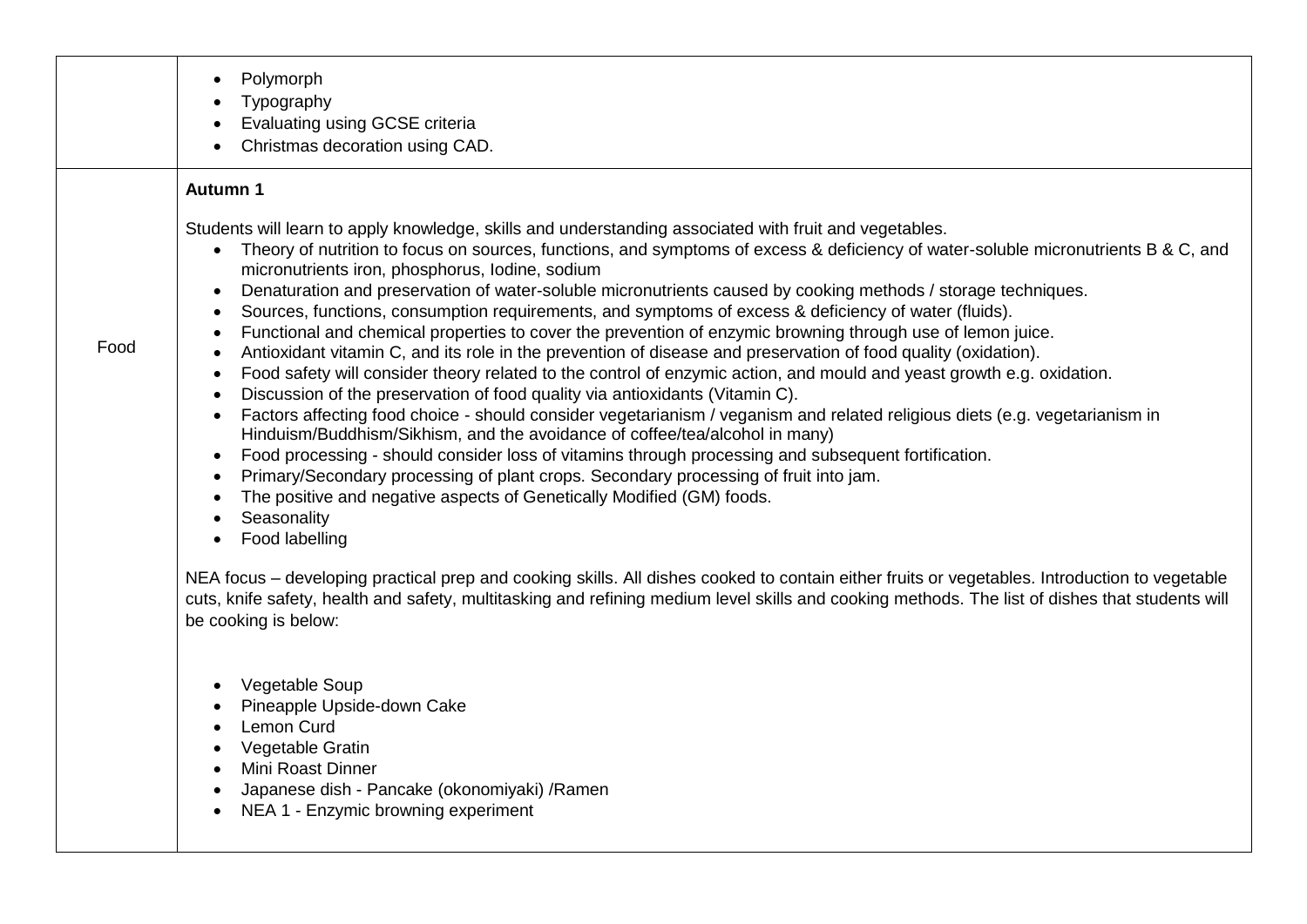|             | <b>Autumn 2</b>                                                                                                                                                                                                                                                                                                                                                                                                                                                                                                                                                                                                                                                                                                                                                                                                                                                                                                                                                                                                                                                                                                                                                                                                                                                             |
|-------------|-----------------------------------------------------------------------------------------------------------------------------------------------------------------------------------------------------------------------------------------------------------------------------------------------------------------------------------------------------------------------------------------------------------------------------------------------------------------------------------------------------------------------------------------------------------------------------------------------------------------------------------------------------------------------------------------------------------------------------------------------------------------------------------------------------------------------------------------------------------------------------------------------------------------------------------------------------------------------------------------------------------------------------------------------------------------------------------------------------------------------------------------------------------------------------------------------------------------------------------------------------------------------------|
|             | Students will learn to apply knowledge, skills and understanding associated with cereals and cereal products.<br>• Theory of nutrition to focus on the sources, functions, symptoms of excess & deficiency of macronutrient carbohydrate, and fibre<br>(resistant starch). Differences between complex and simple carbohydrates and their effects on health. Amount of carbohydrate<br>required at varying life-stages.<br>Functional and chemical properties to cover gluten formation, gelatinisation, viscosity testing (gels), dextrinization, caramelisation,<br>$\bullet$<br>raising agents (chemical, mechanical, biological, steam)<br>Food safety will consider theory related to the use of microorganisms in food production i.e., yeast.<br>$\bullet$<br>Factors affecting food choice should consider coeliac disease/gluten sensitivity - symptoms, diabetes treatment, alternatives<br>Food processing and production should consider fortification of cereal products, and the primary/secondary processing of cereal<br>crops.<br>Environment issues related to packaging. Carbon footprint. Food security.<br>NEA focus – developing practical prep and cooking skills. All dishes cooked to contain a cereal grain or cereal product. The list of dishes |
|             | that students will be cooking is below:<br>Choux pastry<br>Risotto<br>Treacle tart<br>Fresh pasta tagliatelle<br>$\bullet$<br>Gingerbread house<br>$\bullet$<br>NEA 1 - viscosity experiment                                                                                                                                                                                                                                                                                                                                                                                                                                                                                                                                                                                                                                                                                                                                                                                                                                                                                                                                                                                                                                                                                |
| Engineering | Autumn 1<br>Students will study<br>Health and safety<br>$\bullet$<br>Introduction to freehand sketching and Engineering drawings.<br>$\bullet$<br>Introduction to shading and light direction when drawing.<br>$\bullet$<br>Introduction to technical Engineering techniques - isometric, orthographic, drawing lines.<br>$\bullet$<br>Students introduced to the concept of investigating materials.<br>$\bullet$<br>Student to select appropriate Engineering equipment.<br>$\bullet$<br>Develop skills of workshop routine and safety.<br>$\bullet$<br>Shapes and strength of shapes.<br>Introduction to the Synoptic Project - Bridge investigation. Students to analyse the brief and research a range of bridge<br>types.                                                                                                                                                                                                                                                                                                                                                                                                                                                                                                                                             |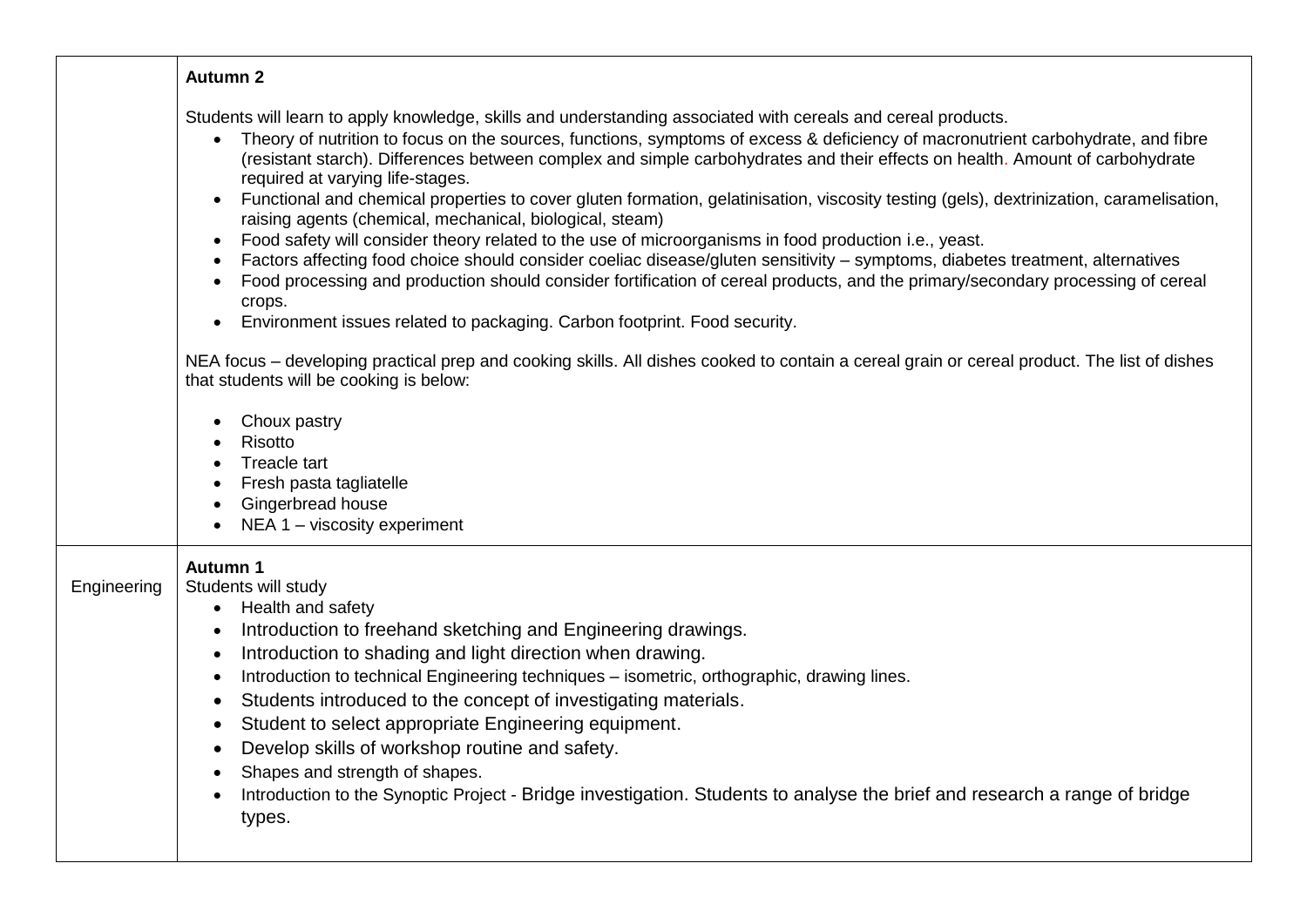|                                   | <b>Autumn 2</b><br>Students will study<br>• Hand drawings of bridge designs<br>Construction plans<br>Practice of modelling techniques<br>Introduction to simple CAD techniques<br>Modelling of bridge design using 5mm wood quadrant.<br>Types of engineering disciplines<br>Scale drawing<br>Evaluation and testing techniques in Engineering                                                                                                                                                                                                                                                                                                                                                                                                                                                                                                                         |
|-----------------------------------|------------------------------------------------------------------------------------------------------------------------------------------------------------------------------------------------------------------------------------------------------------------------------------------------------------------------------------------------------------------------------------------------------------------------------------------------------------------------------------------------------------------------------------------------------------------------------------------------------------------------------------------------------------------------------------------------------------------------------------------------------------------------------------------------------------------------------------------------------------------------|
| PE Core                           | Students are learning to tackle complex and demanding physical activities. They will get involved in a range of activities that develops<br>personal fitness and promotes an active, healthy lifestyle. Students will be taught to use and develop a variety of tactics and strategies to<br>overcome opponents in team and individual games. They will further develop their technique and improve their performance in other<br>competitive sports. They will take part in a range of environments which present intellectual and physical challenges, which encourage them<br>to work in a team, building on trust and developing skills to solve problems, either individually or as a group. They will evaluate their<br>performances compared to previous ones and demonstrate improvement across a range of physical activities to achieve their personal best. |
| <b>BTEC Sport</b>                 | During this term students will study Unit 1: Fitness for Sport and Exercise in preparation for the exam in Term 2. Students develop there<br>knowledge and understand of the following areas:<br>Know about the components of fitness, exercise intensity, the principles of training and additional principles of training.<br>$\bullet$<br>Explore different fitness training methods<br>$\bullet$<br>Investigate fitness testing to determine fitness levels<br>$\bullet$                                                                                                                                                                                                                                                                                                                                                                                           |
| <b>Business</b><br><b>Studies</b> | Students will follow the OCR Business Studies GCSE course.<br>Unit 1- Business activity- students will learn about how business set up and basics of how they operate.<br>The role of business and enterprise<br><b>Business planning</b><br><b>Business ownership</b><br>Aims and objectives<br>Stake holders<br><b>Business growth</b>                                                                                                                                                                                                                                                                                                                                                                                                                                                                                                                               |
|                                   | Students are learning to explore different aspects of growth and development across the life stages using the physical, intellectual,<br>emotional and social areas of development (PIES).                                                                                                                                                                                                                                                                                                                                                                                                                                                                                                                                                                                                                                                                             |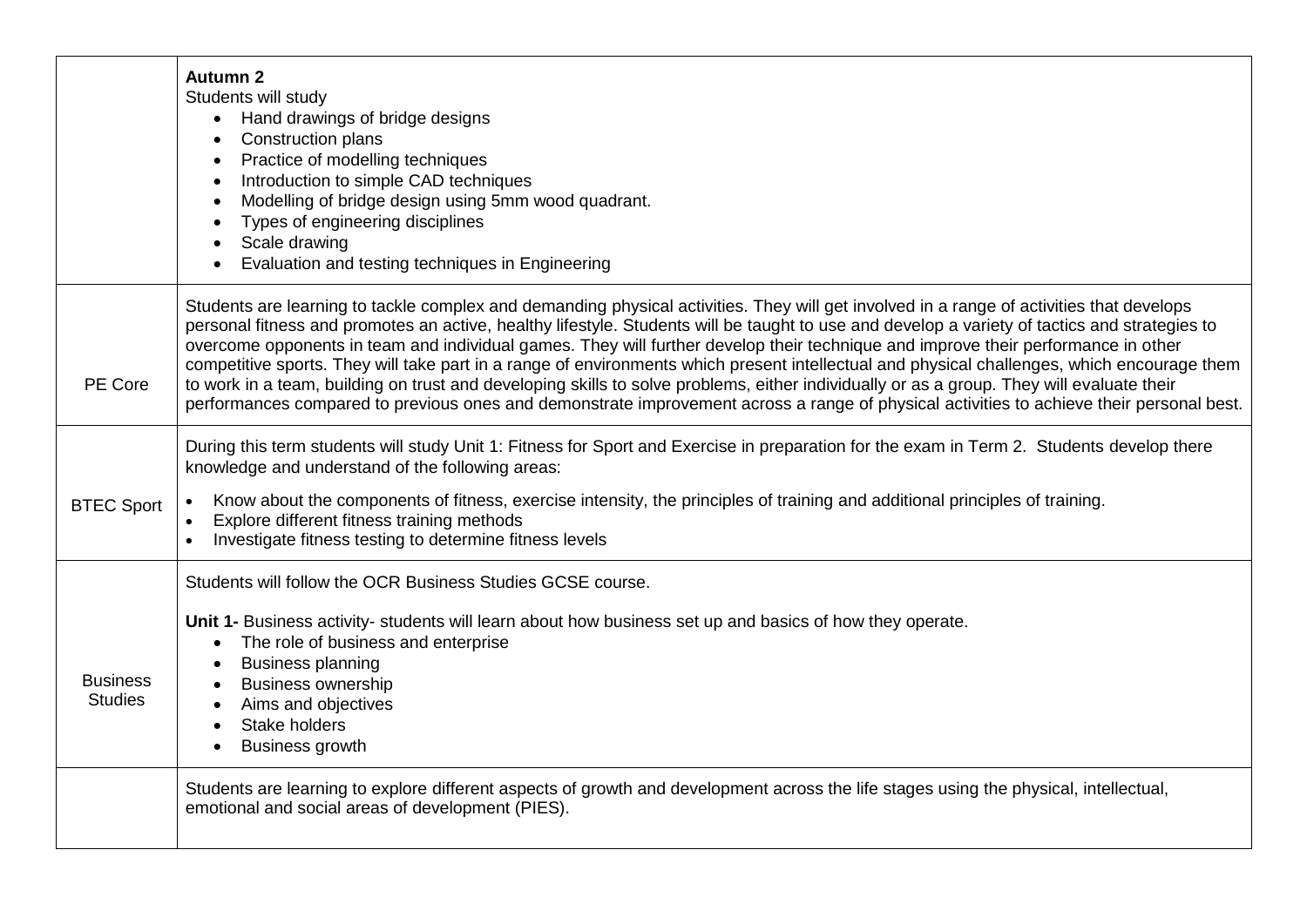| Health and<br>Social Care | Students are learning the key aspects of 4 areas of development and the differentiation of the 6 life stages:<br>Infancy (0-2), Childhood (3-8) Adolescence (9-18)<br>Early adulthood (19-45)<br>Middle Adulthood (46-65)<br>$\bullet$<br>• Later adulthood $(65+)$                                             |
|---------------------------|-----------------------------------------------------------------------------------------------------------------------------------------------------------------------------------------------------------------------------------------------------------------------------------------------------------------|
|                           | Students will learn the different factors that have affect an individual's growth and development.<br>For example:                                                                                                                                                                                              |
|                           | 1. Discussing how poor housing conditions could affect a person's health and wellbeing<br>2. Understanding how Dementia can affect a person's independence and ability to maintain relationships with others                                                                                                    |
| Child<br>Development      | Students are learning to understand the principles of growth and development from 0 to 5 years using the physical, intellectual, Language<br>and communication, emotional and social areas of development (PILES).                                                                                              |
|                           | Students will learn how and why growth is measured, the principles of development in the 3 identified age groups                                                                                                                                                                                                |
|                           | 0-18 months<br>18 months to 3 years<br>3 years to 5 years                                                                                                                                                                                                                                                       |
|                           | Students will learn that children develop skills and abilities at different rates but they usually follow the same pattern. Student will learn the<br>patterns of growth and development across the five areas of development.                                                                                  |
|                           | Students are learning the theory and practice of devising techniques, theatre roles and the staging and design elements of a set text                                                                                                                                                                           |
| Drama                     | Students will:<br>develop an understanding of the text 'Blood Brothers'<br>$\bullet$<br>Be creating non-naturalistic scenes<br>developing the mapping of ideas<br>be introduced to Section A of Component 1 of the GCSE- Theatre job roles, staging configurations, technical terminology, stage<br>placements. |
|                           | Students are beginning to work on two Units for Btec Music.                                                                                                                                                                                                                                                     |
| Music                     | Unit 5 – Students are evaluating their performance skills and beginning to work on improving these through rehearsals and class<br>performances.                                                                                                                                                                |